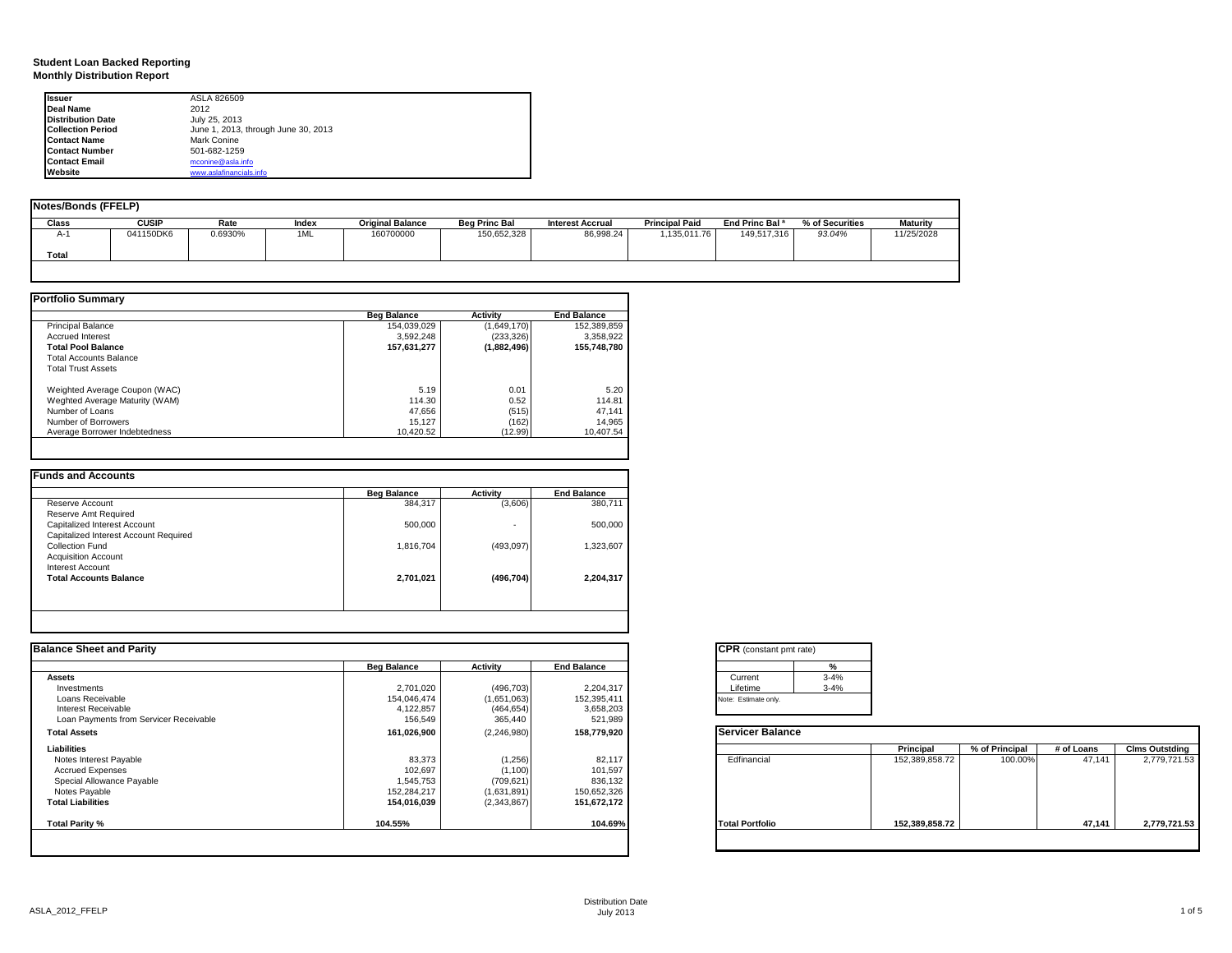#### **Student Loan Backed Reporting Monthly Distribution Report**

|                           | # of Loans       |        | Principal        |             | % of Principal |         | <b>WAC</b>       |        | <b>WARM</b>      |        |
|---------------------------|------------------|--------|------------------|-------------|----------------|---------|------------------|--------|------------------|--------|
|                           | <b>Beginning</b> | Ending | <b>Beginning</b> | Ending      | Beginning      | Ending  | <b>Beginning</b> | Ending | <b>Beginning</b> | Ending |
| In School                 | 1.731            | 1,725  | 5,525,945        | 5,521,248   | 3.59%          | 3.62%   | 5.76             | 5.74   | 119.84           | 119.71 |
| Grace                     | 1,093            | 561    | 3,141,913        | 1,613,413   | 2.04%          | 1.06%   | 5.88             | 5.91   | 117.21           | 118.97 |
| Repayment                 |                  |        |                  |             |                |         |                  |        |                  |        |
| Current                   | 23,545           | 23,529 | 69,535,480       | 69,379,963  | 45.14%         | 45.53%  | 5.34             | 5.36   | 114.39           | 114.13 |
| 31-60 Days Delinquent     | 1,583            | 1,903  | 5,369,631        | 6,216,407   | 3.49%          | 4.08%   | 5.35             | 5.25   | 115.07           | 116.06 |
| 61-90 Days Delinquent     | 1,058            | 1,065  | 3,571,864        | 3,721,931   | 2.32%          | 2.44%   | 5.39             | 5.33   | 117.17           | 118.10 |
| 91-120 Days Delingent     | 766              | 713    | 2,699,167        | 2,427,772   | 1.75%          | 1.59%   | 5.10             | 5.45   | 126.99           | 111.27 |
| 121-180 Days Delinquent   | 1,017            | 906    | 3,406,253        | 3,086,434   | 2.21%          | 2.03%   | 5.47             | 5.24   | 112.65           | 122.74 |
| 181-270 Days Delinquent   | 1,085            | 1,186  | 3,751,011        | 4,092,008   | 2.44%          | 2.69%   | 5.08             | 5.25   | 113.79           | 113.84 |
| 271+ Days Delinquent      | 673              | 584    | 2,184,731        | 1,991,809   | 1.42%          | 1.31%   | 5.11             | 5.17   | 123.92           | 120.89 |
| <b>Total Repayment</b>    | 29,727           | 29,886 | 90,518,136       | 90,916,325  | 58.76%         | 59.66%  | 5.32             | 5.34   | 115.05           | 114.77 |
| Forbearance               | 5,238            | 5,423  | 21,932,480       | 22,539,544  | 14.24%         | 14.79%  | 5.33             | 5.28   | 125.32           | 128.66 |
| Deferment                 | 9,138            | 8,729  | 30,413,356       | 29,132,667  | 19.74%         | 19.12%  | 5.13             | 5.14   | 116.66           | 116.47 |
| <b>Claims in Progress</b> | 695              | 677    | 2,342,553        | 2,237,089   | 1.52%          | 1.47%   | 5.07             | 5.00   | 109.64           | 113.92 |
| <b>Claims Denied</b>      | 34               | 140    | 164,645          | 429,572     | 0.11%          | 0.28%   | 4.89             | 4.97   | 108.60           | 108.47 |
| <b>Total Portfolio</b>    | 47,656           | 47.141 | 154,039,029      | 152,389,859 | 100.00%        | 100.00% | 5.31             | 5.31   | 116.96           | 117.34 |

| <b>Delinquency Status</b>           |                  |        |            |            |                |         |                  |        |                  |        |
|-------------------------------------|------------------|--------|------------|------------|----------------|---------|------------------|--------|------------------|--------|
|                                     | # of Loans       |        | Principal  |            | % of Principal |         | <b>WAC</b>       |        | <b>WARM</b>      |        |
|                                     | <b>Beginning</b> | Endina | Beginning  | Endina     | Beainnina      | Endina  | <b>Beginning</b> | Endina | <b>Beginning</b> | Endina |
| Current                             | 23,545           | 23,529 | 69,535,480 | 69,379,963 | 76.82%         | 76.31%  | 5.34             | 5.36   | 114.39           | 114.13 |
| 31-60 Days Delinquent               | 1,583            | 1,903  | 5,369,631  | 6,216,407  | 5.93%          | 6.84%   | 5.35             | 5.25   | 115.07           | 116.06 |
| 61-90 Days Delinquent               | 1,058            | 1,065  | 3,571,864  | 3,721,931  | 3.95%          | 4.09%   | 5.39             | 5.33   | 117.17           | 118.10 |
| 91-120 Days Delingent               | 766              | 713    | 2,699,167  | 2,427,772  | 2.98%          | 2.67%   | 5.10             | 5.45   | 126.99           | 111.27 |
| 121-180 Days Delinquent             | 1,017            | 906    | 3,406,253  | 3,086,434  | 3.76%          | 3.39%   | 5.47             | 5.24   | 112.65           | 122.74 |
| 181-270 Days Delinquent             | 1,085            | 1,186  | 3,751,011  | 4,092,008  | 4.14%          | 4.50%   | 5.08             | 5.25   | 113.79           | 113.84 |
| 271+ Days Delinguent                | 673              | 584    | 2,184,731  | 1,991,809  | 2.41%          | 2.19%   | 5.11             | 5.17   | 123.92           | 120.89 |
| <b>Total Portfolio in Repayment</b> | 29,727           | 29,886 | 90,518,136 | 90,916,325 | 100.00%        | 100.00% | 5.32             | 5.34   | 115.05           | 114.77 |
|                                     |                  |        |            |            |                |         |                  |        |                  |        |

| Portfolio by Loan Type           |            |        |             |             |           |                |                  |        |                  |             |
|----------------------------------|------------|--------|-------------|-------------|-----------|----------------|------------------|--------|------------------|-------------|
|                                  | # of Loans |        | Principal   |             |           | % of Principal | <b>WAC</b>       |        |                  | <b>WARM</b> |
|                                  | Beginning  | Endina | Beginning   | Endina      | Beginning | Ending         | <b>Beainning</b> | Endina | <b>Beginning</b> | Ending      |
| Subsidized Consolidation Loans   |            |        |             |             |           |                |                  |        |                  |             |
| Unsubsidized Consolidation Loans |            |        |             |             |           |                |                  |        |                  |             |
| Subsidized Stafford Loans        | 26,489     | 26,202 | 72,551,715  | 71,667,556  | 47.10%    | 47.03%         | 5.17             | 5.17   | 115.33           | 115.43      |
| Unsubsidized Stafford Loans      | 19,414     | 19,222 | 74,847,052  | 74.220.742  | 48.59%    | 48.70%         | 5.23             | 5.23   | 121.00           | 121.69      |
| PLUS/GradPLUS Loans              | 1,753      | 1.717  | 6,640,261   | 6,501,561   | 4.31%     | 4.27%          | 7.77             | 7.79   | 89.23            | 88.91       |
| SLS Loans                        |            |        |             |             |           |                |                  |        |                  |             |
| <b>Total Portfolio</b>           | 47,656     | 47,141 | 154,039,029 | 152,389,859 |           |                | 5.31             | 5.31   | 116.96           | 117.34      |
|                                  |            |        |             |             |           |                |                  |        |                  |             |

|                  |        |             |             |           | <b>WAC</b> |                | <b>WARM</b> |           |        |
|------------------|--------|-------------|-------------|-----------|------------|----------------|-------------|-----------|--------|
| <b>Beginning</b> | Endina | Beginning   | Endina      | Beginning | Endina     | Beainnina      | Endina      | Beainnina | Endina |
| 36,601           | 36,248 | 124.512.724 | 123,240,893 | 80.83%    | 80.87%     | 5.31           | 5.31        | 117.90    | 118.43 |
| 10,087           | 9,930  | 27,223,045  | 26,862,799  | 17.67%    | 17.63%     | 5.31           | 5.32        | 112.98    | 112.79 |
| 966              | 961    | 2,299,947   | 2,282,855   | 1.49%     | 1.50%      | 5.36           | 5.36        | 113.06    | 112.45 |
|                  |        |             |             |           |            |                |             |           |        |
|                  |        | 3,312       | 3.312       | 0.0022%   | 0.0022%    | 6.80           | 6.80        | 83.27     | 82.85  |
| 47,656           | 47.141 | 154,039,029 | 152,389,859 | 100.00%   | 100.00%    | 5.31           | 5.31        | 116.96    | 117.34 |
|                  |        | # of Loans  |             | Principal |            | % of Principal |             |           |        |

|                        | # of Loans |        | Principal        |             | % of Principal |         |
|------------------------|------------|--------|------------------|-------------|----------------|---------|
|                        | Beginning  | Endina | <b>Beginning</b> | Endina      | Beginning      | Ending  |
| <b>Fixed Loans</b>     | 27,564     | 27,247 | 99,575,211       | 98,577,345  | 64.64%         | 64.69%  |
| Variable Loans         | 20,092     | 19,894 | 54,463,818       | 53,812,514  | 35.36%         | 35.31%  |
| T-Bill Loans           | 20,092     | 19,894 | 54,463,818       | 53.812.514  | 35.36%         | 35.31%  |
| <b>CMT Loans</b>       |            |        |                  |             | 0.00%          | 0.00%   |
| <b>Total Portfolio</b> | 47.656     | 47.141 | 154,039,029      | 152.389.859 | 100.00%        | 100.00% |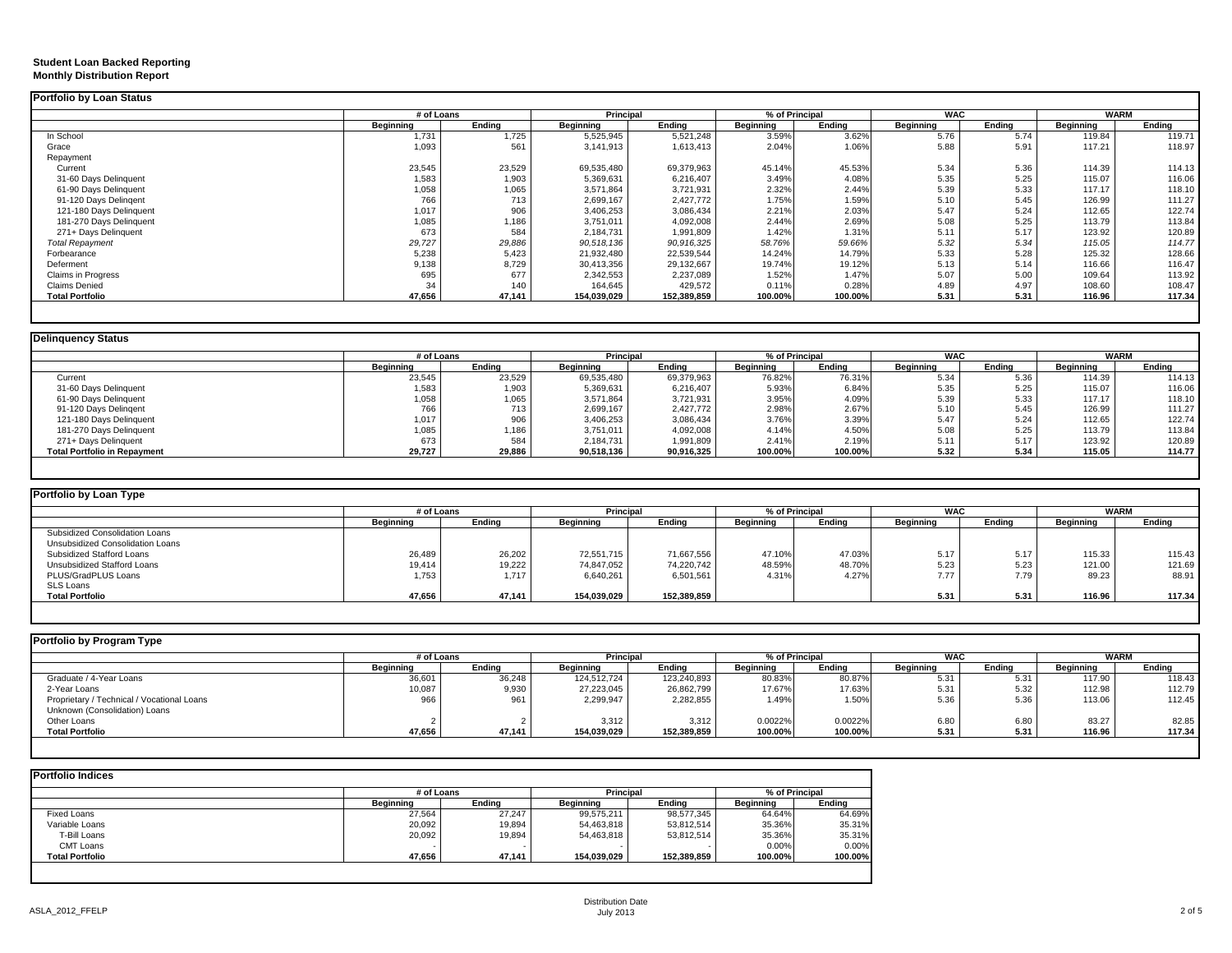## **Distribution Date Collection Period**

**Collection Activity**

| Beginning Balance - June 1, 2013                                                             | 1,816,704   |
|----------------------------------------------------------------------------------------------|-------------|
| <b>Collection Amount Received</b>                                                            | 2,053,422   |
| Reserve Account                                                                              |             |
| <b>Excess of Required Reserve Account</b>                                                    |             |
| Transfer from Reserve Fund (to meet DSR requirement)                                         | 3,606       |
| Interest on Investment Earnings                                                              | 156         |
| <b>Acquisition Account</b>                                                                   |             |
| <b>Payments from Guarantor</b>                                                               |             |
| Transfer to 2010 Collection Fund for correction of error                                     | (34, 641)   |
| Prepayments                                                                                  |             |
| Special Allowance Payable to Department of Education                                         |             |
| <b>Cosolidation Rebate Fees</b>                                                              |             |
| Transfer from Capitalized Interest Fund                                                      |             |
| Principal payments, interest payments, administration fees, servicing fees, and trustee fees | (1,816,704) |
| <b>Transfer to Department Rebate Fund</b>                                                    | (698, 936)  |
| <b>Total Available Funds</b>                                                                 | 1,323,607   |

| <b>Fees Due for Current Period</b>                                            | as of 6/30/2013  |
|-------------------------------------------------------------------------------|------------------|
| Indenture Trustee Fees<br><b>Servicing Fees</b><br><b>Administration Fees</b> | 88,897<br>12,700 |
| Late Fees<br>Other Fees                                                       |                  |
| <b>Total Fees</b>                                                             | 101.597          |

| <b>ICumulative Default Rate</b>                                                                     | as of 6/30/2013 |
|-----------------------------------------------------------------------------------------------------|-----------------|
|                                                                                                     |                 |
| Current Period Defaults (\$)                                                                        | 983,613.66      |
| Cumulative Defaults (\$)                                                                            | 5,916,046.38    |
| Cumulative Default (% of original pool balance)                                                     | 3.68%           |
| Cumulative Default (% of cumulative entered repayment balance) <sup>a</sup>                         | 4.07%           |
| Current Period Payments (Recoveries) from Guarantor (\$)                                            | 810,493.28      |
| Current Period Borrower Recoveries (\$)                                                             | n/a             |
| Cumulative Recoveries (\$) <sup>b</sup>                                                             | \$3,653,331.23  |
| Cumulative Recovery Rate (%)                                                                        | 61.75%          |
| Cumulative Net Loss Rate (%)                                                                        | 1.41%           |
| Servicer Reject Rate (FFELP) (%)                                                                    |                 |
| Cumulative Servicer Reject Rate (FFELP) (%)                                                         |                 |
| a)<br>Repayment balance includes all repayment loans with the exception of balances in claim status |                 |
| b)<br>Cumulative Recoveries includes 97% of claims in progress balances                             |                 |

July 25, 2013

June 1, 2013, through June 30, 2013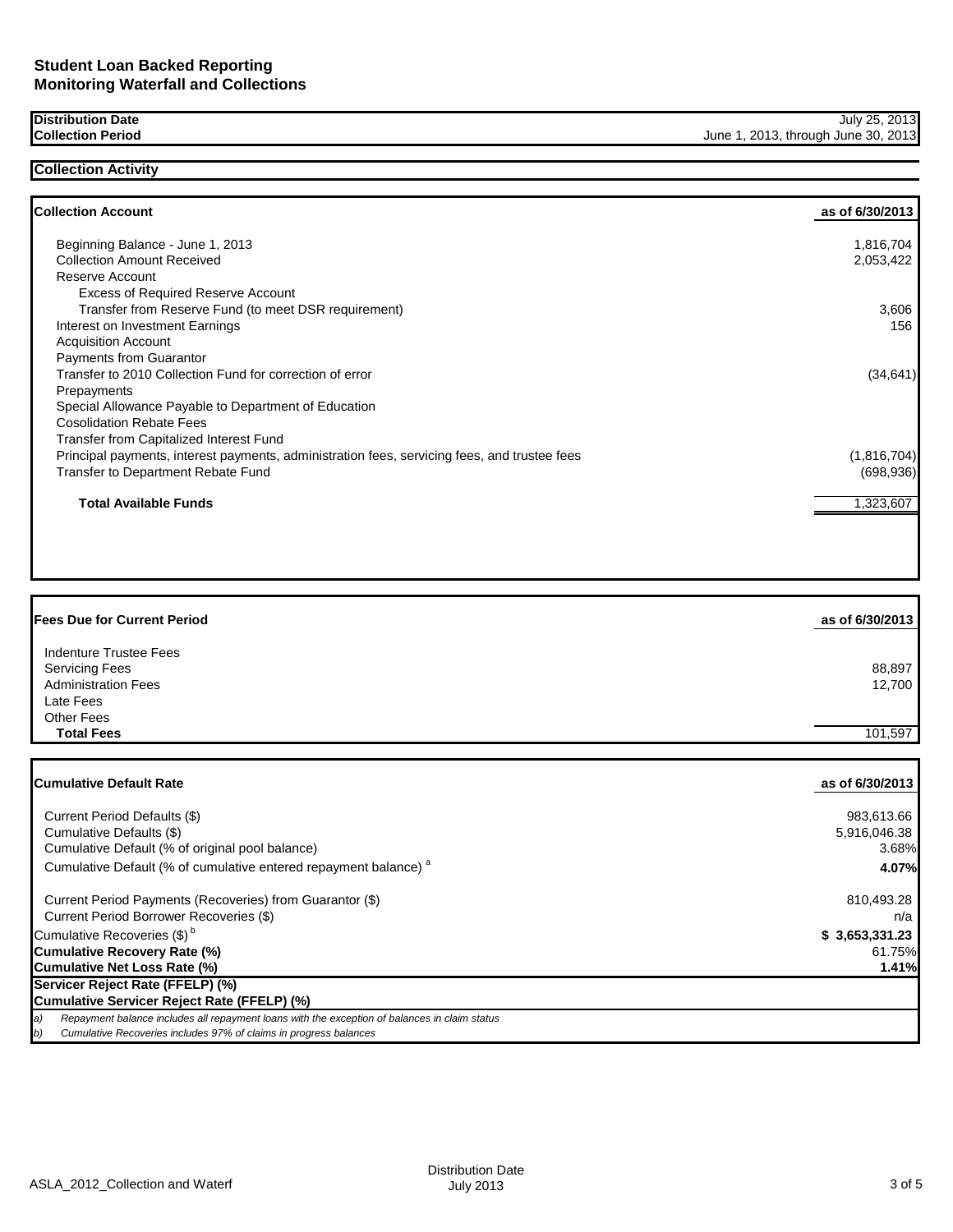# **Waterfall Activity**

| <b>Waterfall for Distribution</b>                                                         | <b>Amount Due</b> | <b>Amount Remaining</b> |
|-------------------------------------------------------------------------------------------|-------------------|-------------------------|
| <b>Total Available Funds</b>                                                              |                   | 1,323,607               |
| <b>First:</b> Payments required under any Joint Sharing Agreement                         |                   |                         |
| <b>Second: Trustee Fees</b>                                                               |                   |                         |
| Third: Servicing Fees and Backup Servicing Fees                                           | 88,897            | 1,234,710               |
| <b>Fourth: Administration Fees</b>                                                        | 12,700            | 1,222,010               |
| <b>Fifth: Noteholder Interest</b>                                                         | 86,998            | 1,135,012               |
| Sixth: Reinstate the balance of the Reserve Fund up to the Specified Reserve Fund Balance |                   |                         |
| Seventh: Noteholder Principal, until paid in full                                         | 1,135,012         | 0.00                    |
|                                                                                           |                   |                         |

| <b>Principal and Interest Distributions</b> | Class A-1    |
|---------------------------------------------|--------------|
| Quarterly Interest Due                      | 86,998.24    |
| Quarterly Interest Paid                     | 86,998.24    |
| <b>Interest Shortfall</b>                   |              |
| Interest Carryover Due                      | 0            |
| Interest Carryover Paid                     | 0            |
| Interest Carryover                          |              |
| Quarterly Principal Distribution Amount     | 1,135,011.76 |
| Quarterly Principal Paid                    | 1,135,011.76 |
| Shortfall                                   |              |
| <b>Total Distribution Amount</b>            | 1,222,010.00 |
|                                             |              |
|                                             |              |